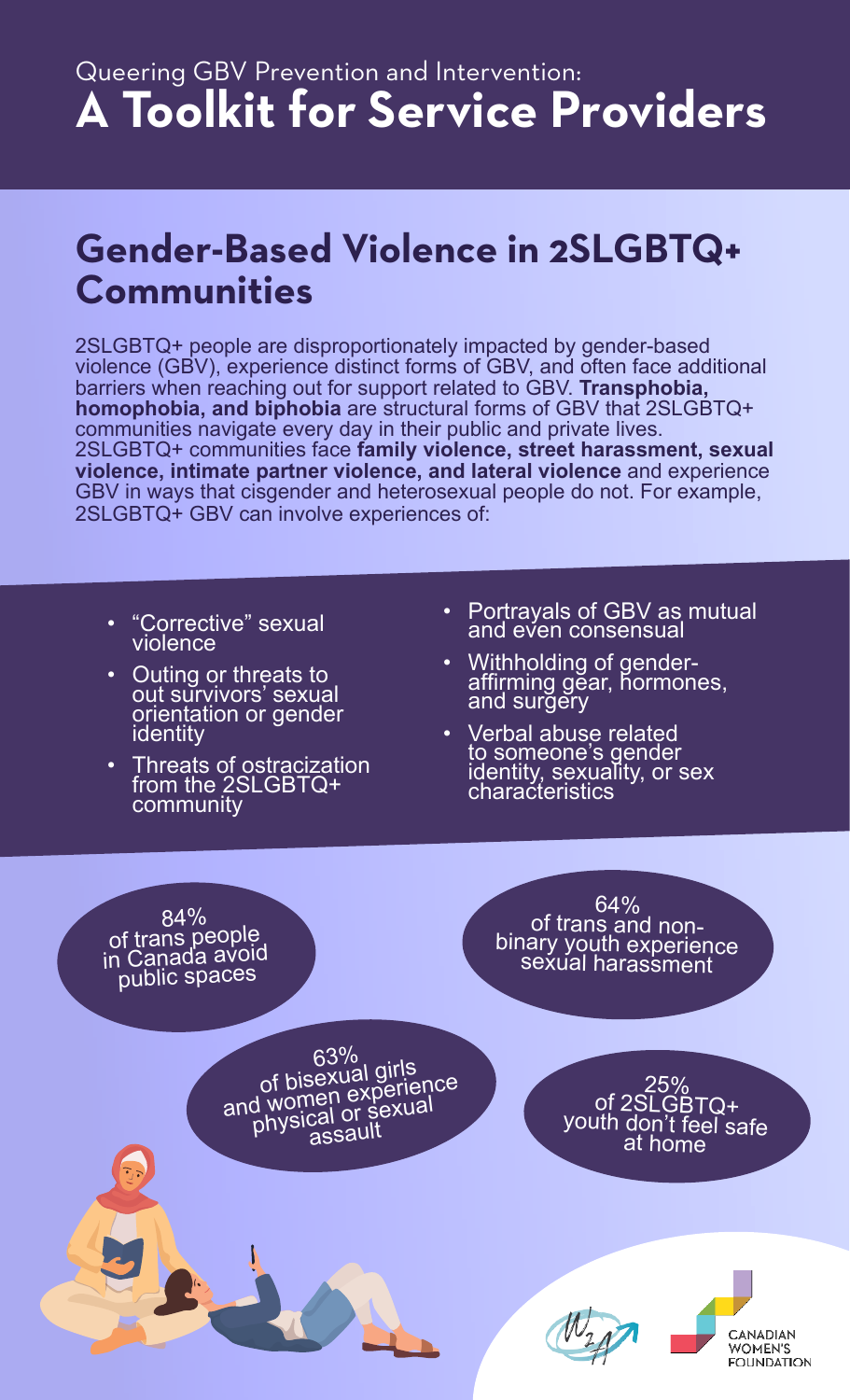# **Critical Intersections**

GBV disproportionately impacts 2SLGBTQ+ people who are transfeminine, Black, Indigenous and racialized, newcomers and refugees, disabled, homeless, and involved in sex work.

One in<br>three racialized trans and<br>non-binary people were sexually<br>assaulted in the past five<br>vears 56% of trans women of trails we partner<br>have had a partner have hay a swore,<br>that insulted, swore, at insulted, yelled<br>shouted, or yelled at them 72% of trans and non-binary newcomers experienced verbal harassment in the past five years 33% of trans women have been forced or pressured to engage in sexual activity when they did not want to

## **Barriers to Accessing and Benefiting from GBV Services**

**Gendered Spaces and Limited 2SLGBTQ+ GBV Competency:** Most GBV services are highly gendered, and there's a lack of 2SLGBTQ+ service providers and 2SLGBTQ+ competent care.

**Violence and Discrimination when Accessing GBV Services:** 2SLGBTQ+ people face homophobia, biphobia, and transphobia, including TERF rhetoric, when trying to access GBV services, along with racism, xenophobia, ableism, and other forms of discrimination.

**Violence and Harm from Police, Border Security, and Child Protection:** 2SLGBTQ+ people face risks of further violence, incarceration, and deportation if they access services that collaborate with the state.

**Financial and Logistical Barriers:** Costs, transportation, language barriers, ID requirements, requirements for parental consent, and lack of privacy to access online services are common barriers that 2SLGBTQ+ people face in trying to access services.

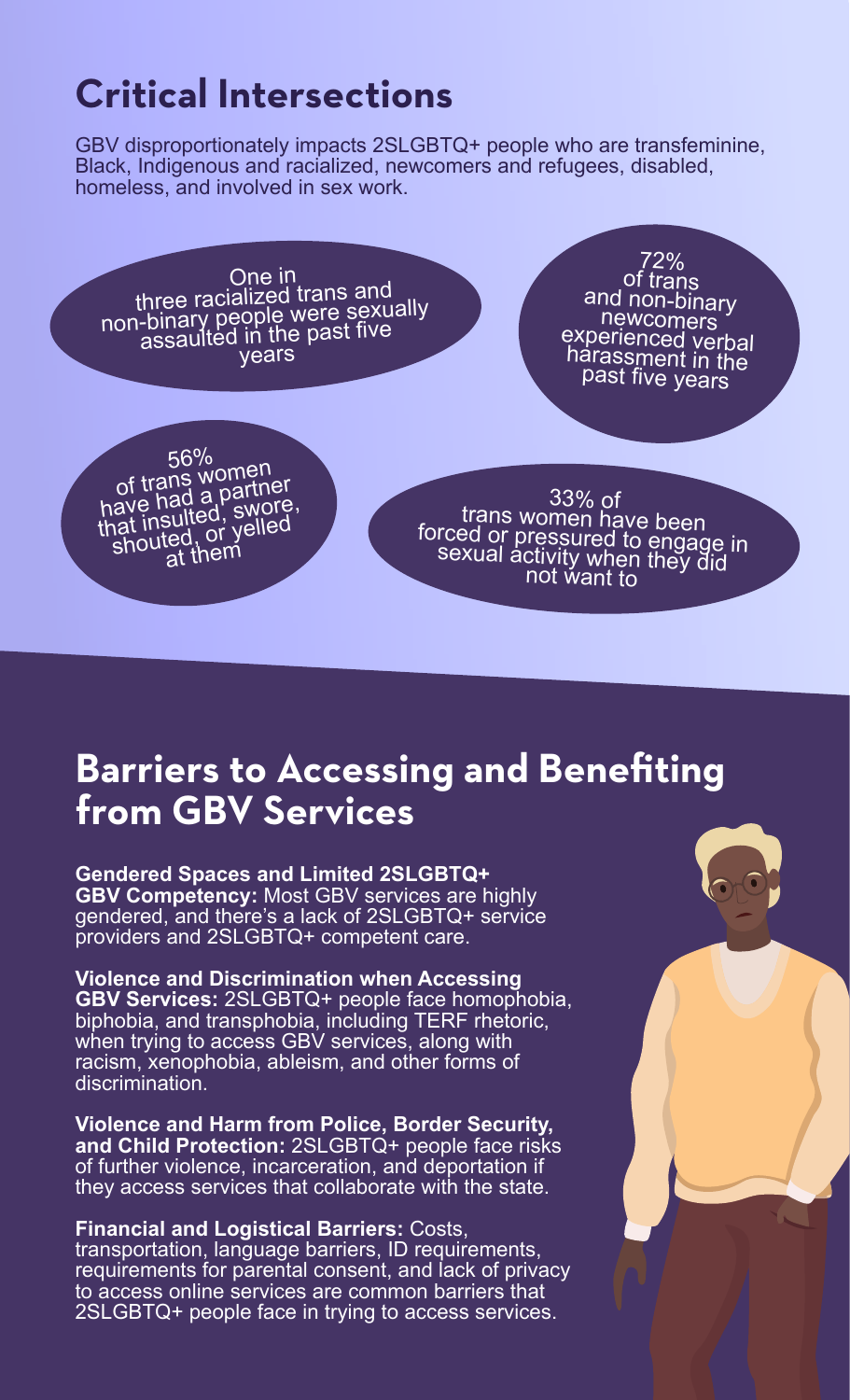### **Learning from the grassroots**

*"Peer support is what it's all about. Survivors are talking to their friends and family members - not calling up a psychiatrist."* 

- 2SLGBTQ+ survivors, particularly QTBIPOC, refugees and newcomers, and trans people, predominantly often turn to friends, community, and mutual aid for emotional support, informal safety planning, housing alternatives, financial resources, and spiritual healing.
- Some 2SLGBTQ+ communities are running self-organized violence prevention initiatives, such as community meal deliveries, street medic teams, and police watches and interventions.

### **Nothing about us without us**

*"I would love to see a mobilization of the peer support [that] is already happening and compensating the people involved. I would love to see*  funding for those who are already doing the work in the community so that *work can continue to be formalized in a way that will grow and maintain capacity."*

- Without **dedicated interventions** by and for 2SLGBTQ+ survivors, 2SLGBTQ+ communities will continue to rely on peer-based and informal networks. These networks are essential to community health and wellbeing, but volunteer-based efforts are insufficient to address the breadth and depth of GBV towards 2SLGBTQ+ people.
- WAVAW Rape Crisis Centre and OUTSaskatoon are two strong examples of organizations offering 2SLGBTQ+ specific GBV services by and for the community. Their programs include **counseling services, hospital, police and court accompaniment, peer support programming, and training for service providers.**

### **Relationship building and trust building**

•

*"The pandemic really forced us to slow down and root us in decolonial processes, [building] relationships and trust before we do the work. The sense of urgency is a massive issue."*

- There are some individual relationships between service providers across sectors, but organizations largely operate in the silos of their sectors. Focusing on **relationships, trust building, and accountability** has supported some organizations to collaborate and do their work in safer, more effective, accountable, and sustainable ways.
- Through **communities of practice, planning tables, trust-building opportunities, and joint funding submissions**, 2SLGBTQ+ and GBV organizations can begin to build trust and share their respective expertise, while increasing their collective capacity to serve 2SLGBTQ+ survivors.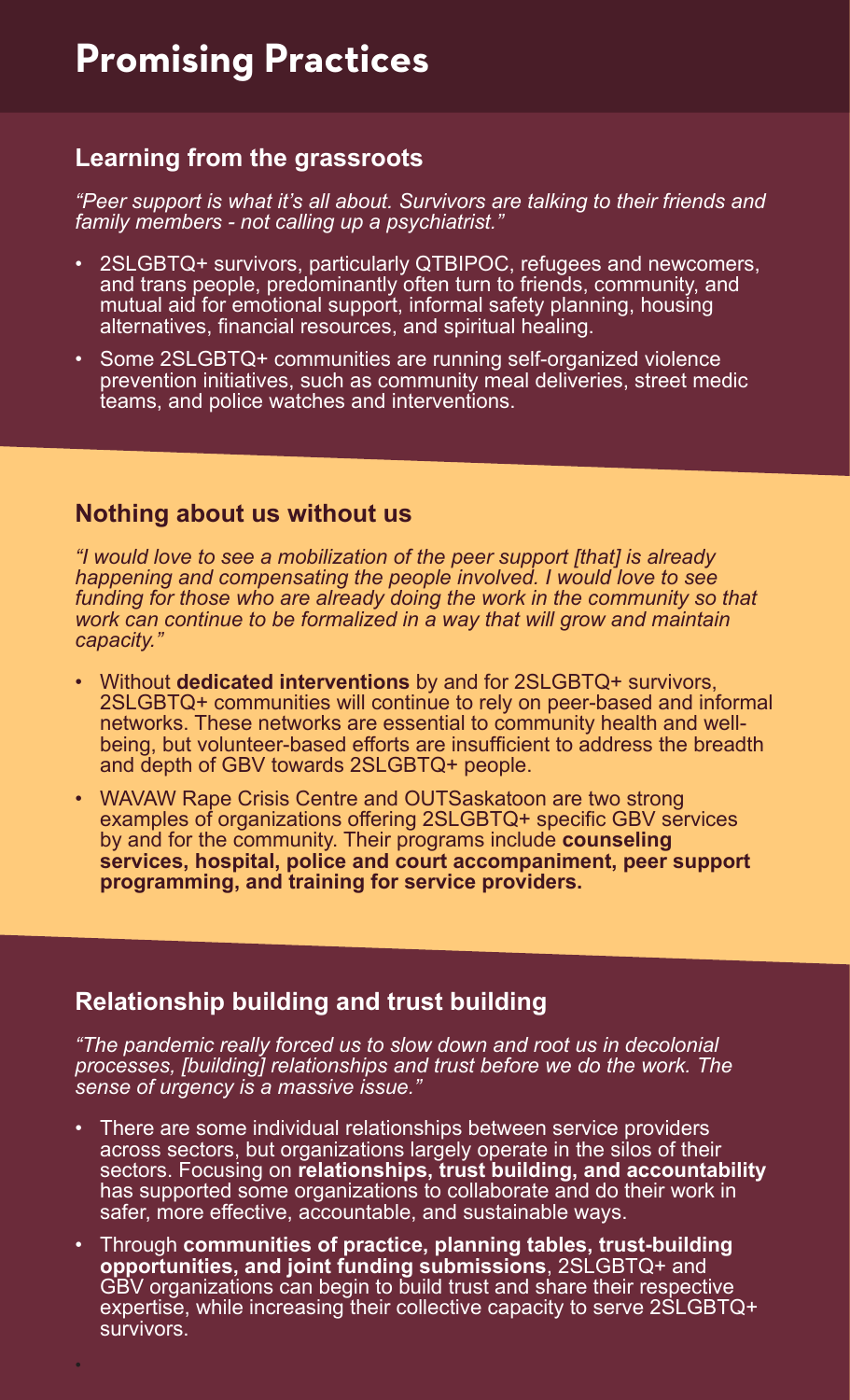## **5 Tips for Organizational Action to Address GBV Against 2SLGBTQ+ People**

This tip-sheet features recommendations for feminist and GBV organizations to strengthen intersectional, 2SLGBTQ+ inclusive approaches to GBV.

#### **Tip 1: Strengthening Relationships with Local 2SLGBTQ+ Organizations**

Gender justice is, and always will be, interwoven with justice for 2SLGBTQ+ people. By strengthening accountability, trust, and relationships with 2SLGBTQ+ community leaders and organizations, feminist and GBV organizations can build capacities together. Strong partnerships with local 2SLGBTQ+ organizations enable the development of targeted initiatives, building the capacity of 2SLGBTQ+ organizations to combat GBV and the capacity of feminist and GBV organizations to address GBV through a 2SLGBTQ+ inclusive lens.

#### **Tip 2: Engage 2SLGBTQ+ Communities in Program Design and Implementation**

If 2SLGBTQ+ people aren't engaged in ideation, co-creation, implementation and evaluation, programs and services will continue to omit queer and trans people, and fail to respond to our unique experiences and needs. Through the engagement of 2SLGBTQ+ people in program design and implementation, organizations can ensure a robust 2SLGBTQ+ lens is consistently applied. Through advisory committees, partnership tables, and 2SLGBTQ+-inclusive hiring practices, GBV and feminist organizations can ensure programs reflect and respond to queer and trans communities from the outset.

#### **Tip 3: Advance 2SLGBTQ+ Inclusion Through Sustained Training, Mentorship, and Policy Review**

While feminist and GBV organizations have long served 2SLGBTQ+ communities, many providers lack the necessary knowledge, tools and competencies to effectively serve 2SLGBTQ+ service users, resulting in poor experiences at times when 2SLGBTQ+ people are at their most vulnerable. Rather than ad-hoc inclusion workshops, GBV organizations should undertake a dedicated review of organizational culture, policies, and procedures, and implement ongoing in-depth training on 2SLGBTQ+ inclusion.

#### **Tip 4: Recognize and Respond to the Intersectional Impacts of GBV on QTBIPOC and Marginalized Queer and Trans Communities**

Mainstream GBV organizations often think about 2SLGBTQ+ issues through a lens of whiteness, though GBV disproportionately impacts queer and trans Black, Indigenous and racialized people. Tackling homophobia, biphobia, and transphobia cannot be separated from tackling anti-Indigenous racism, anti-Black racism, misogynoir, and xenophobia. 2SLGBTQ+ inclusion must be approached with decolonial and anti-racist groundings and action. Instead of siloing 2SLGBTQ+ inclusion into a series of small practice changes, organizations must deepen their understandings of the relationships between colonialism, white supremacy, homophobia, biphobia, and transphobia, and respond to the intersectional needs of queer and trans Black, Indigenous, and racialized people, newcomers, immigrants, and sex workers.

#### **Tip 5: Condemn Anti-2SLGBTQ+ Hate and Amplify 2SLGBTQ+ Advocacy**

GBV against 2SLGBTQ+ communities is upheld and reinforced by broader colonial, antitrans anti-2SLGBTQ+, misogynistic, and racist norms and rhetoric. GBV organizations can support 2SLGBTQ+ people impacted by GBV by condemning anti-2SLGBTQ+ hate, confronting anti-2SLGBTQ+ dog-whistles, and amplifying calls to action, advocacy and recommendations from 2SLGBTQ+ organizations and activists. Through solidarity efforts, 2SLGBTQ+, feminist and GBV organizations can work together to address the root causes of GBV, confront hate, and advance inclusion.